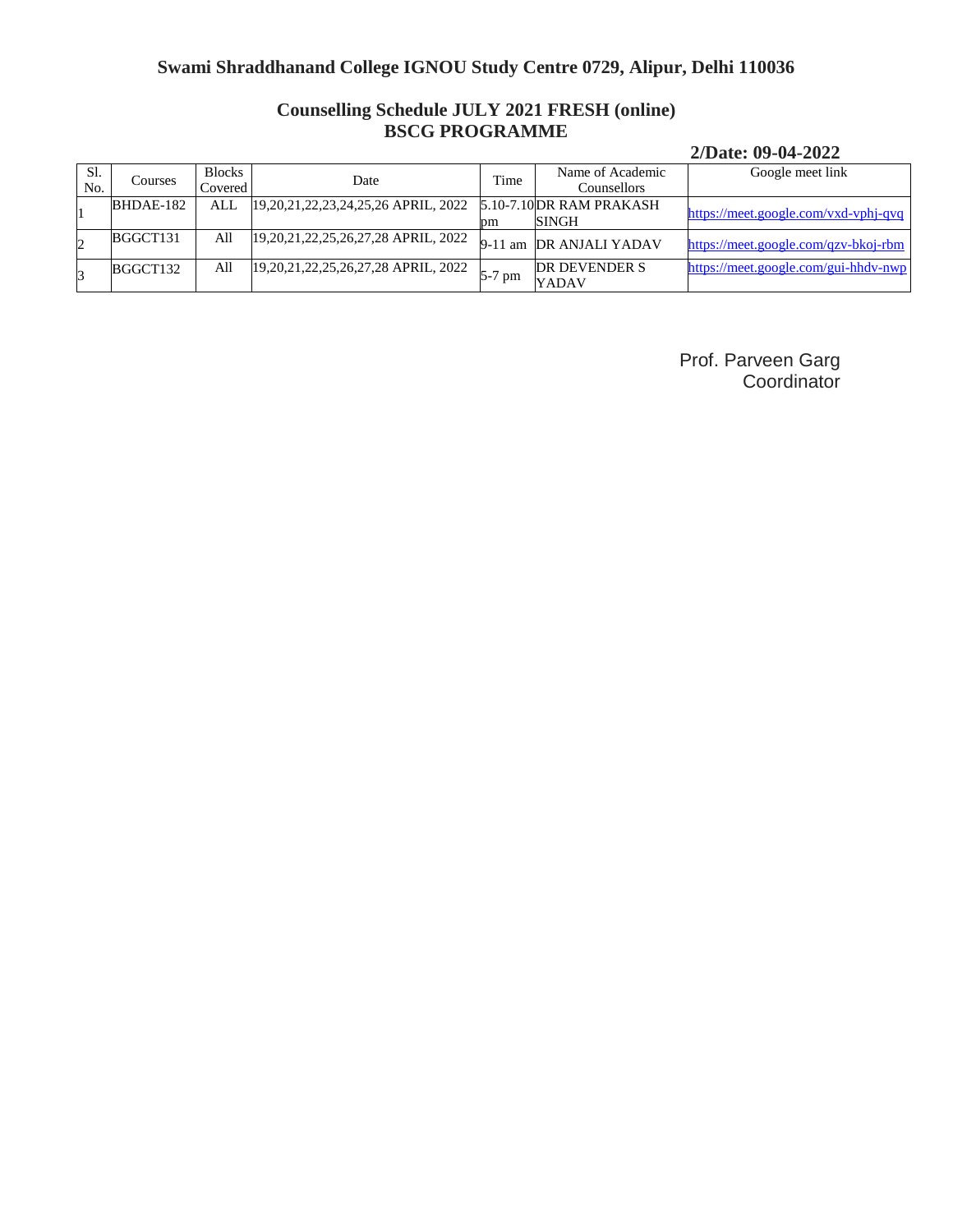## **Counselling Schedule JULY 2021 FRESH (online) BAVTM PROGRAMME**

## **2/Date: 09-04-2022**

| IS <sub>1</sub><br>No. | Courses     | Blocks<br>Covered | Date                                  | Time                        | Name of Academic<br>Counsellors | Google meet link                     |
|------------------------|-------------|-------------------|---------------------------------------|-----------------------------|---------------------------------|--------------------------------------|
|                        | BHDLA-135   | ALL               | [19,20,21,22,23,24,25,26 APRIL, 2022] | $7-9$ pm                    | DR MAMTA KUMARI                 | https://meet.google.com/tpi-ndqc-ucd |
|                        | $BHDLA-136$ | ALL               | [19,20,21,22 APRIL, 2022]             | 11.30-<br>$1.30 \text{ pm}$ | DR SANTOSH K. RAI               | https://meet.google.com/nbg-rzqg-upd |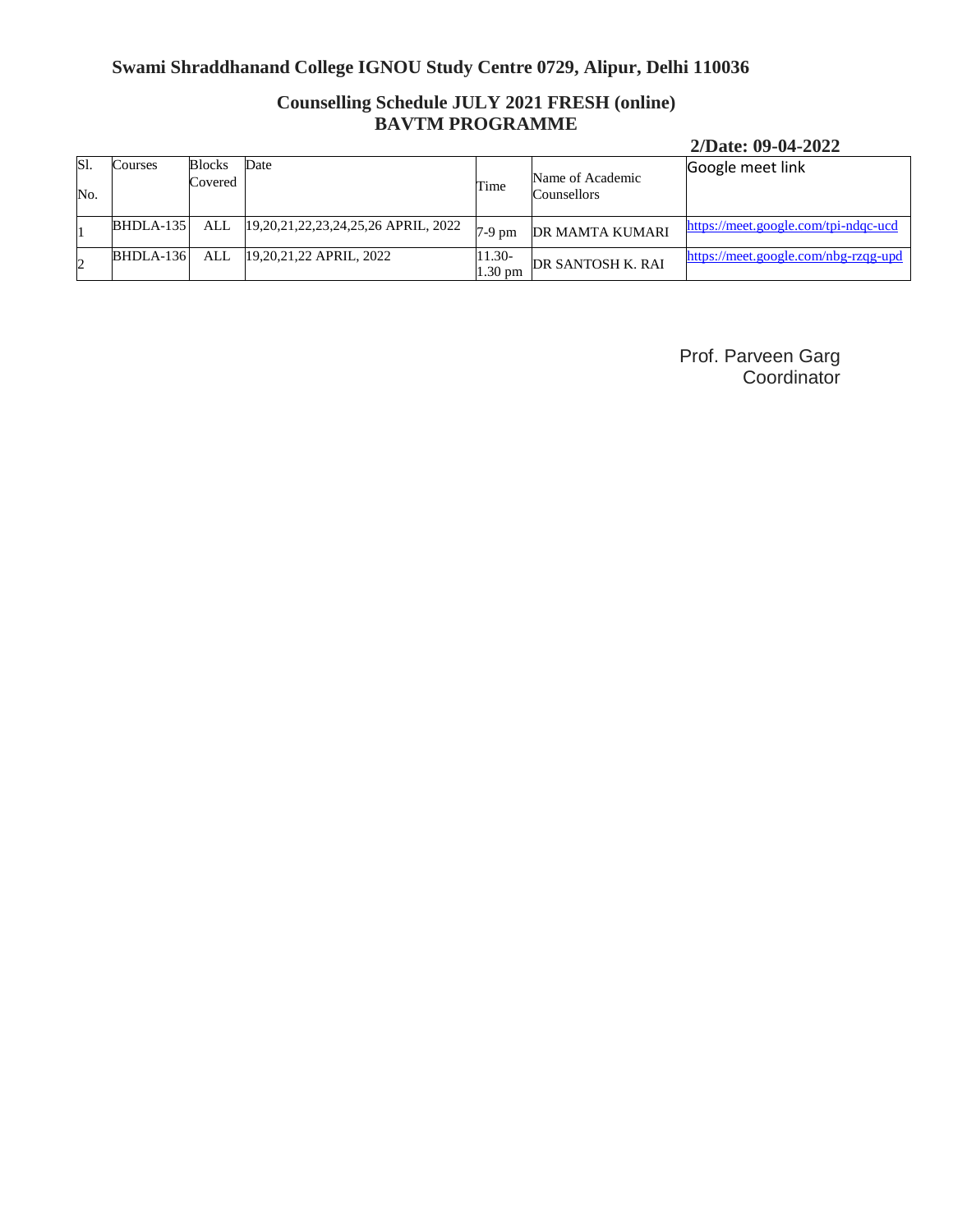#### **Swami Shraddhanand College IGNOU Study Centre 0729, Alipur, Delhi 110036 Counselling Schedule JULY 2021 FRESH (online) BAG PROGRAMME**

**2/Date: 09-04-2022**

| S1<br>No. | Courses         | <b>Blocks</b><br>Covered | Date                                                                                     | Time       | Name of Academic<br>Counsellors      | Google meet link                     |
|-----------|-----------------|--------------------------|------------------------------------------------------------------------------------------|------------|--------------------------------------|--------------------------------------|
| 11        | <b>BEGC-131</b> | ALL                      | 19,20,21,22,23,24,25,26 APRIL, 2022 10.30-                                               | $12.30$ pm | DR SEEMA VERMA                       | https://meet.google.com/aji-fyvz-auq |
| 2         | <b>BEGC-132</b> | ALL                      | $\frac{1}{9,20,21,22,23,24,25,26 \text{ APRIL}}$ , 2022 $\left _{6-8 \text{ pm}}\right $ |            | DR REENA KAPOOR                      | https://meet.google.com/yzn-wxyd-ptm |
| B         | <b>BSOC-131</b> | <b>ALL</b>               | $\overline{19,20,21,22,23,24,25,26}$ APRIL, 2022 $\vert$ 12-2 pm                         |            | <b>DR JASRAJ SINGH</b>               | https://meet.google.com/nzz-vfdi-xwy |
| 4         | <b>BSOC-132</b> | ALL                      | $\sqrt{19,20,21,22,23,24,25,26 \text{ APRIL}}$ , 2022 $\mu$ -6 pm                        |            | DR JASRAJ SINGH                      | https://meet.google.com/nzz-vfdi-xwy |
| 5         | <b>BMTC-131</b> | ALL                      | $\overline{19,20,21,22,23,24,25,26}$ APRIL, 2022 $\left 7-9\right\rangle$ pm             |            | DR MANNU SINGLA                      | http://meet.google.com/hvf-scrp-jwz  |
| 6         | <b>BMTC-132</b> | ALL                      | $\frac{19,20,21,22,23,24,25,26}{7,9}$ pm                                                 |            | DR MANNU SINGLA                      | http://meet.google.com/hvf-scrp-jwz  |
| 7         | <b>BPAC-131</b> | ALL                      | 19,20,21,22,23,24,25,26 APRIL, 2022 6-8 pm                                               |            | <b>DR GANDHARV</b><br><b>KOUSHIY</b> | https://meet.google.com/cug-qkww-wsk |
| 8         | <b>BPAC-132</b> | ALL                      | 19,20,21,22,23,24,25,26 APRIL, 20229-11am                                                |            | <b>DR GANDHARV</b><br><b>KOUSHIY</b> | https://meet.google.com/cug-qkww-wsk |
| 9         | <b>BECC-131</b> | ALL                      | 19,20,21,22 APRIL, 2022                                                                  | $4-6$ pm   | <b>DR NIDHI JINDAL</b>               | https://meet.google.com/ter-sipe-bru |
| 10        | <b>BECC-132</b> | ALL                      | 23,24,25,26 APRIL, 2022                                                                  | $4-6$ pm   | DR NIDHI JINDAL                      | https://meet.google.com/ter-sipe-bru |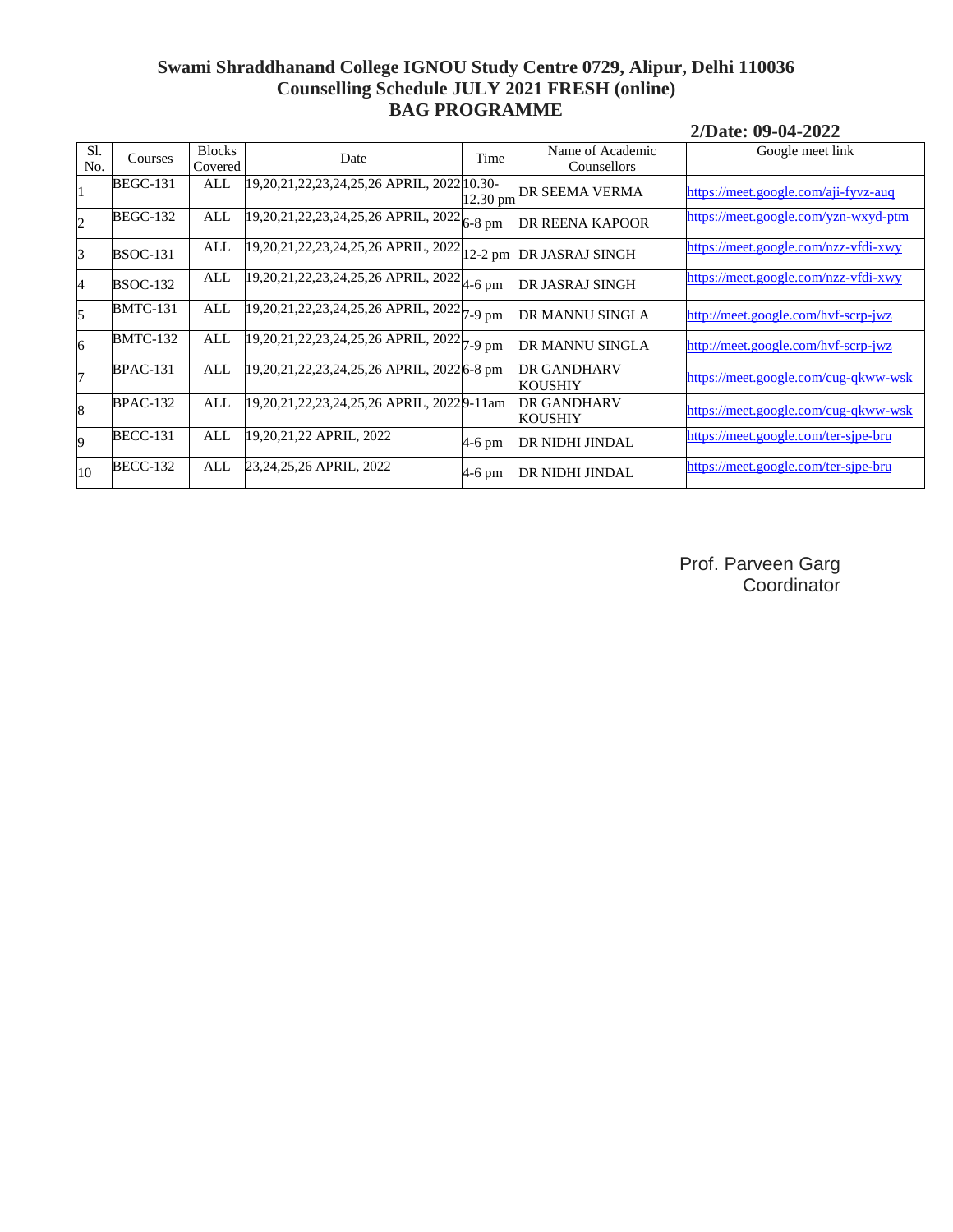### **Counselling Schedule JULY 2021 FRESH (online) MCOM/MEG/MHD/MPA/MEC/MTTM PROGRAMME**

| SI.<br>No. | Courses        | <b>Blocks</b><br>Covered | Date                                         | Time               | Name of Academic<br>Counsellors   | Google meet link                     |
|------------|----------------|--------------------------|----------------------------------------------|--------------------|-----------------------------------|--------------------------------------|
|            | $IBO-4$        | All                      | 23,24,25,26,27,28,29,30 APRIL, 2022          | 6-8 pm             | DR D R JALWANI                    | https://meet.google.com/jnx-crhq-gwm |
| 2          | $IBO-5$        | All                      | 19,20,21,22,23,24,25,26 APRIL, 2022          |                    | $1.30-3.30$ pm DR L R PALIWAL     | https://meet.google.com/noj-hwot-jha |
| 3          | $IBO-6$        | All                      | 19,20,21,22,23,24,25,26 APRIL, 2022          | $11-1$ pm          | DR OM DUTT                        | https://meet.google.com/dni-emrn-fay |
| 4          | $MEG-4$        | All                      | 19,20,21,22,23,24,25,26,27,28 APRIL,<br>2022 | 6.30-8.30 pmSHARMA | <b>DR CHETNA</b>                  | https://meet.google.com/yxk-divv-chv |
| 5          | MHD-6          | All                      | 19,20,21,22,23,24,25,26,27,28 APRIL,<br>2022 | 5-7 pm             | PROF. PRADEEP<br><b>KUMAR</b>     | https://meet.google.com/tio-kbpw-txd |
| 6          | $MHI-4$        | All                      | 19,20,21,22,23,24,25,26,27,28 APRIL,<br>2022 | $11-1$ pm          | <b>DR RACHNA</b>                  | https://meet.google.com/ouu-zxke-ryr |
| 7          | $MHI-5$        | All                      | 19,20,21,22,23,24,25,26,27,28 APRIL,<br>2022 | 3-5 pm             | <b>DR SANDEEP</b><br><b>KUMAR</b> | https://meet.google.com/ytr-kkxd-aqd |
| 8          | <b>MEC-105</b> | ALL                      | 19,20,21,22,23,24,25,26 APRIL, 2022          | 6-8 pm             | DR NIDHI JINDAL                   | https://meet.google.com/ter-sjpe-bru |
| 9          | $MPA-12$       | $\overline{c}$           | 22,23 APRIL, 2022                            | 2-4 pm             | <b>DR SHIV KUMAR</b>              | https://meet.google.com/ujb-biby-sib |
| 10         | $MPA-13$       | ALL                      | 24,25,26,27,28,29,29,30 APRIL, 2022          | 2-4 pm             | DR SHIV KUMAR                     | https://meet.google.com/ujb-biby-sib |
| 11         | MTTM-1         | ALL                      | 19,20,21,22,23 APRIL, 2022                   | 6-8 pm             | <b>DR OMPRAKASH</b><br>KOLI       | https://meet.google.com/bvj-bohb-bwv |
| 12         | MTTM-2         | ALL                      | 24,25,26,27,28 APRIL, 2022                   | 6-8 pm             | DR OMPRAKASH<br>KOLI              | https://meet.google.com/bvj-bohb-bwv |
| 13         | $TS-1$         | 2                        | 23,24,29, 30 APRIL,2022                      | 4-6 pm             | DR DEVENDER S<br>YADAV            | https://meet.google.com/gui-hhdv-nwp |

**2/Date: 09-04-2022**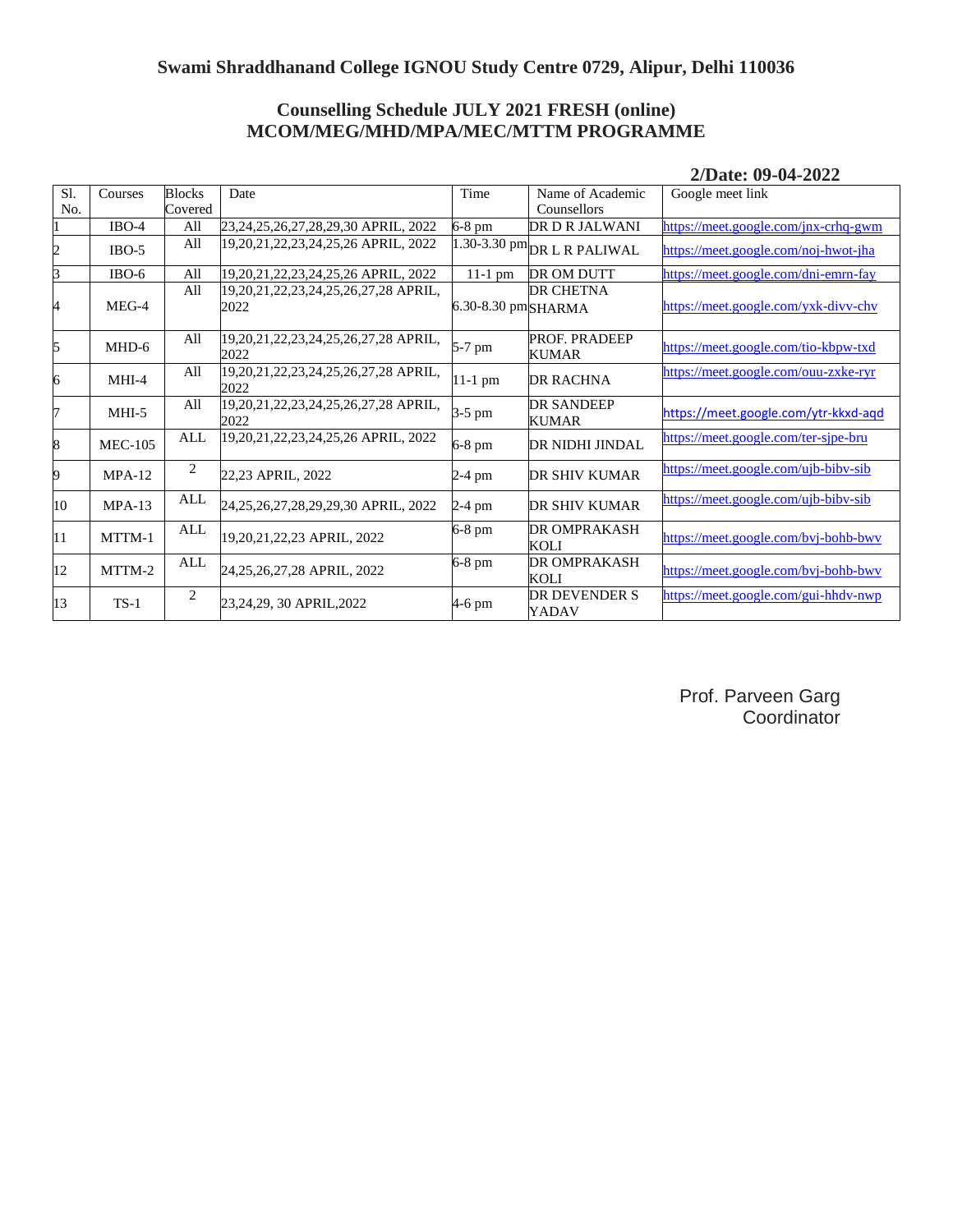### **Swami Shraddhanand College IGNOU Study Centre 0729, Alipur, Delhi 110036 Counselling Schedule JULY 2021 FRESH (online) BAPSH PROGRAMME**

#### **2/Date: 09-04-2022**

| Sl.<br>No. | Courses   | Blocks Date<br>Covered |                                                                      | Time      | Name of Academic<br>Counsellors                            | Google meet link                     |
|------------|-----------|------------------------|----------------------------------------------------------------------|-----------|------------------------------------------------------------|--------------------------------------|
|            | BHDAE-182 | ALL                    | $\sqrt{19,20,21,22,23,24,25,26}$ APRIL, $2022\vert_{5-7 \text{ pm}}$ |           | DR ANIL KUMAR                                              | https://meet.google.com/uqt-bwng-sqt |
| 12         | BEGAE-182 | ALL                    | 27,28,29,30 APRIL, 2022                                              | $10.30 -$ | $\frac{12.30 \text{ pm}}{12.30 \text{ pm}}$ DR SEEMA VERMA | https://meet.google.com/aji-fyvz-auq |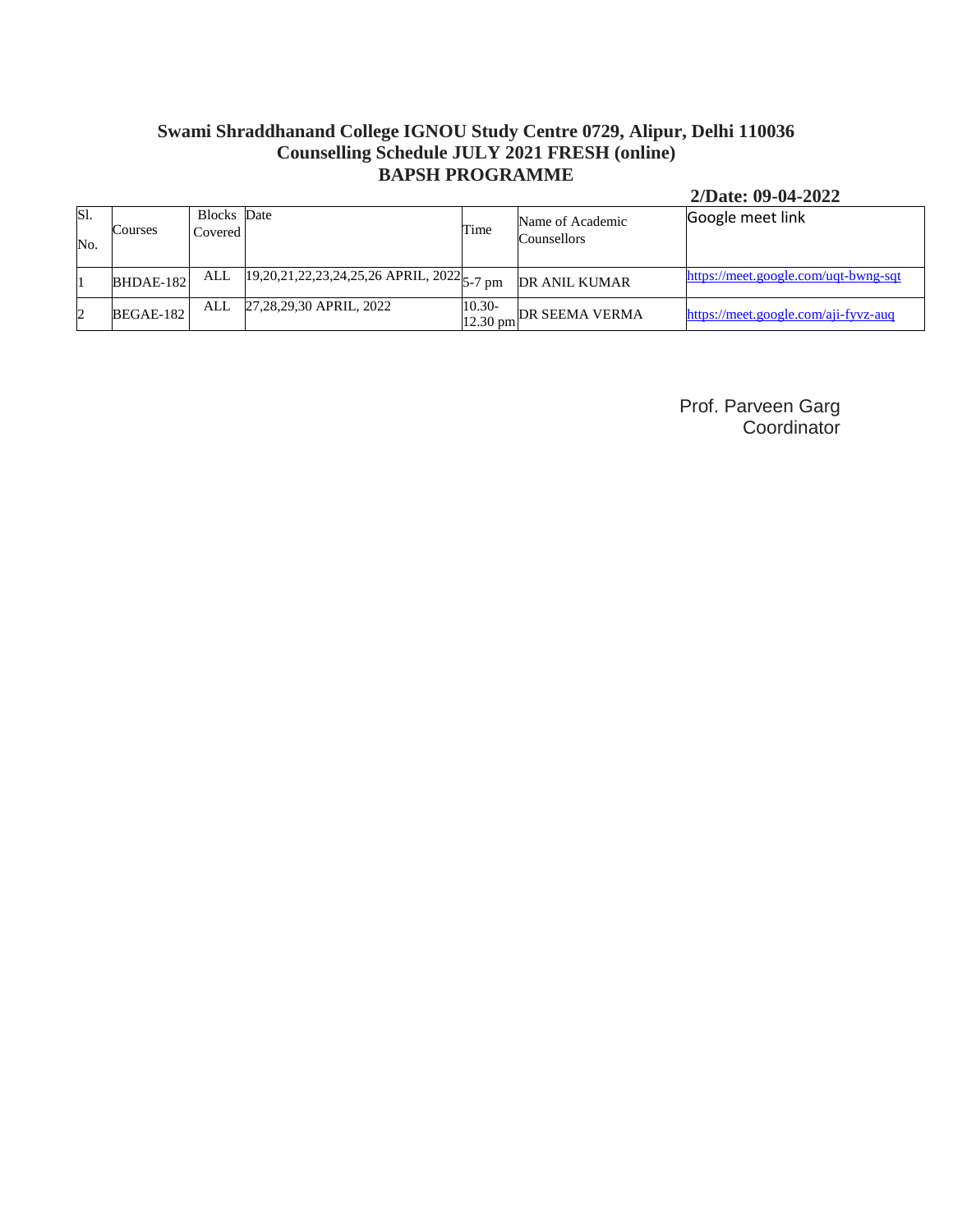## **Counselling Schedule JULY 2021 FRESH (online) BAEGH PROGRAMME**

#### **1/Date: 09-04-2022**

| Sl.<br>No. | Courses          | Blocks Date<br>Covered |                                            | Time     | Name of Academic<br>Counsellors | Google meet link                     |
|------------|------------------|------------------------|--------------------------------------------|----------|---------------------------------|--------------------------------------|
|            | BEVAE-181 ALL    |                        | 20,21,22,23,24 APRIL, 2022                 | 6-8 pm   | DR PARVEEN GARG                 | https://meet.google.com/rgj-sqxz-fzg |
|            | <b>BGDG-172</b>  | ALL                    | 19,20,21,22,23,24,25,26 APRIL, 2022 3-5 pm |          | <b>MS. NAINIKA KAUSHIK</b>      | https://meet.google.com/xmm-ppgy-ivx |
|            | <b>BEGAE-182</b> |                        | 27,28,29,30 APRIL, 2022                    | $6-8$ pm | <b>DR REENA KAPOOR</b>          | https://meet.google.com/yzn-wxyd-ptm |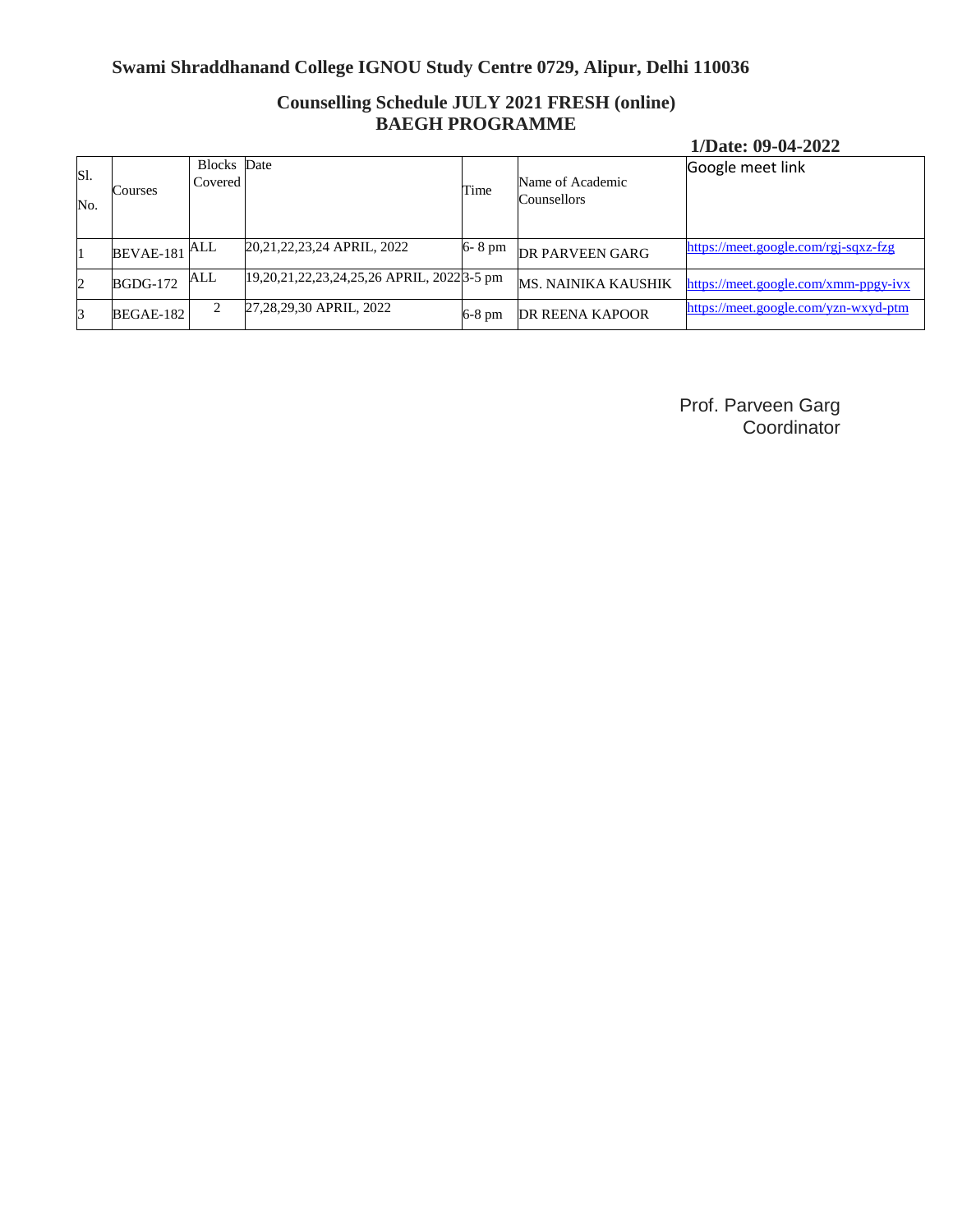## **Counselling Schedule JULY 2021 FRESH (online) BAHDH PROGRAMME**

#### **1/Date: 09-04-2022**

| Sl.<br>No. | Courses         | Blocks Date<br>Covered |                                                   | Time              | Name of Academic<br>Counsellors | Google meet link                     |
|------------|-----------------|------------------------|---------------------------------------------------|-------------------|---------------------------------|--------------------------------------|
|            | BEVAE-181       | ALL                    | 26,27,28,29,30 APRIL, 2022                        | 6-8 pm            | <b>DR PARVEEN GARG</b>          | https://meet.google.com/rgj-sqxz-fzg |
| 2          | <b>BPCG-172</b> |                        | 27,28,29,30 APRIL, 2022                           | $3-5$ pm          | MS. NAINIKA KAUSHIK             | https://meet.google.com/xmm-ppgy-ivx |
| 3          | BHDC-101        | ALL                    | 23, 24, 25, 26, 27, 28, 29, 30 APRIL, 2022 11.30- | $1.30 \text{ pm}$ | DR SANTOSH K. RAI               | https://meet.google.com/nbg-rzqg-upd |
|            | $BHDC-102$      |                        | 27,28,29,30 APRIL, 2022                           | $7-9$ pm          | <b>DR MAMTA KUMARI</b>          | https://meet.google.com/tpi-ndqc-ucd |